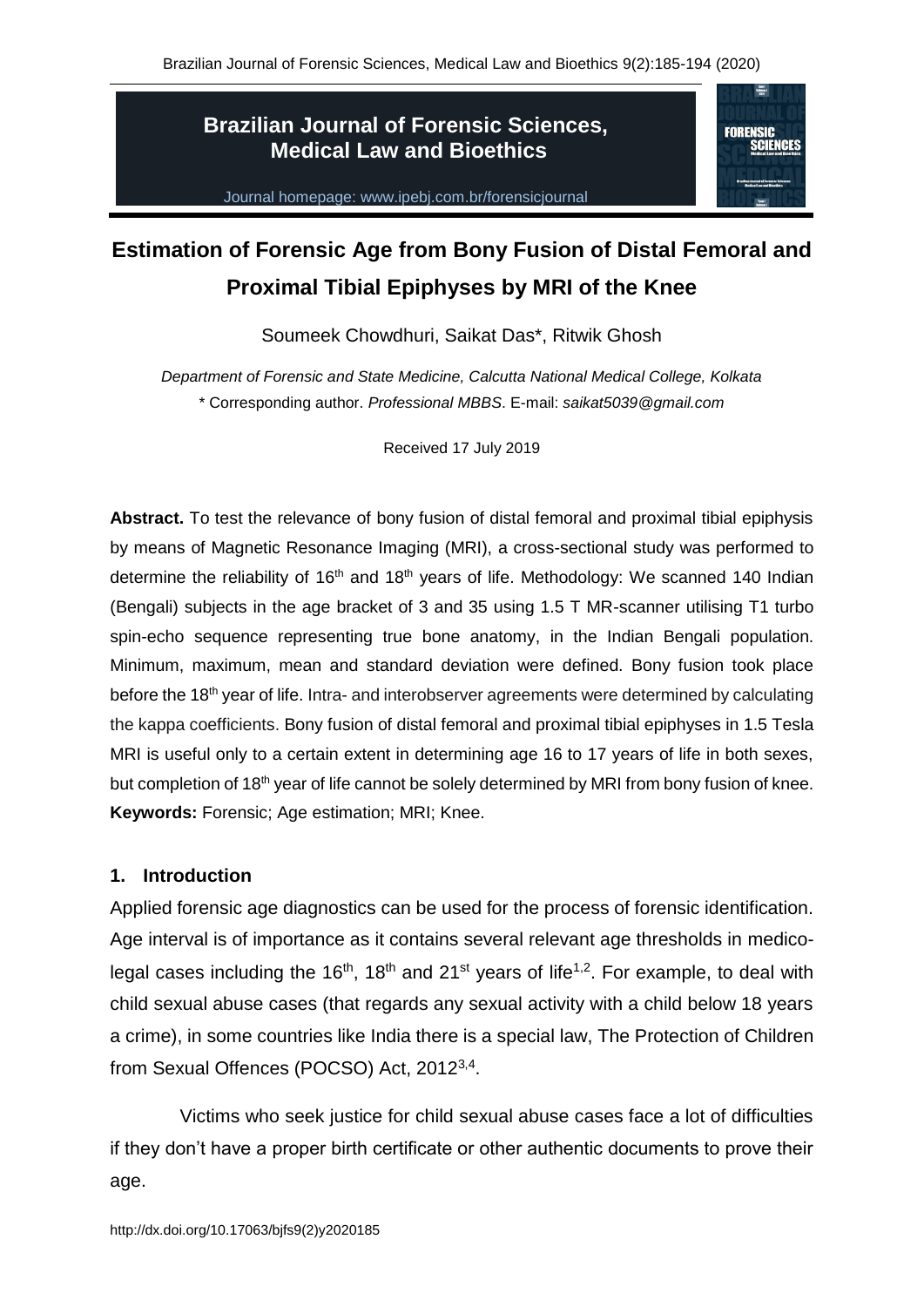Proof of age of a person is needed for legal purposes. Several studies have been published on this topic by using traditional method of anthropology and by studying bones of the dead<sup>5-8</sup>. However, advanced methods involving X-Ray and CT scan is seen to produce better results because of their high-quality images. In this context, study of age-related progression of epiphyseal-metaphyseal bony fusion and epiphyseal ossification proved to be useful in populations across the globe<sup>9,10</sup>. Growth rate of body is diverse for different ethnic groups and for this reason in this study we have attempted to determine age by studying the MRI images of the bony fusion of the distal femoral epiphysis and the proximal tibial epiphysis in the Indian Bengali population. The aim of the present study is to determine how strongly the chronological age relates to ossification of the knee when a 5-stage grading system was used. Objective of this study was to determine age of study subjects, aged between 3 and 35 years, by studying the MRI images of the bony fusion of the distal femoral epiphysis and the proximal tibial epiphysis

## **2. Methodology**

## **2.1. Study participants**

Study was conducted on the 140 selected Indian Bengali patients (by simple random sampling)<sup>11</sup>, aged between 3 and 35 years, brought for MRI examination of knee for various reasons at Calcutta National Medical College digital MRI centre, using 1.5 T MRI. 6 months was the study period. The ages of study subjects were verified from unique identification card issued by Govt. of India (Aadhar Card) and cards issued by State Govt for free cashless treatment in hospitals (Swasthya Sathi Card). Those subjects whose ages could not be verified were excluded from this study. Proper informed consent was taken from patient/next of kin. Ethical Clearance (CM/CNMC/1993) for this study was taken from Ethics Committee of Calcutta National Medical College.

## **2.2. MRI analysis**

All our scans were performed with same scanner in same sequence. All MRI images were transferred to a commercially available workstation. On the workstation, the images were studied using [RadiAnt DICOM Viewer s](https://www.radiantviewer.com/)oftware and ossification stages were noted under the supervision of the Radiologist of that centre. In order to define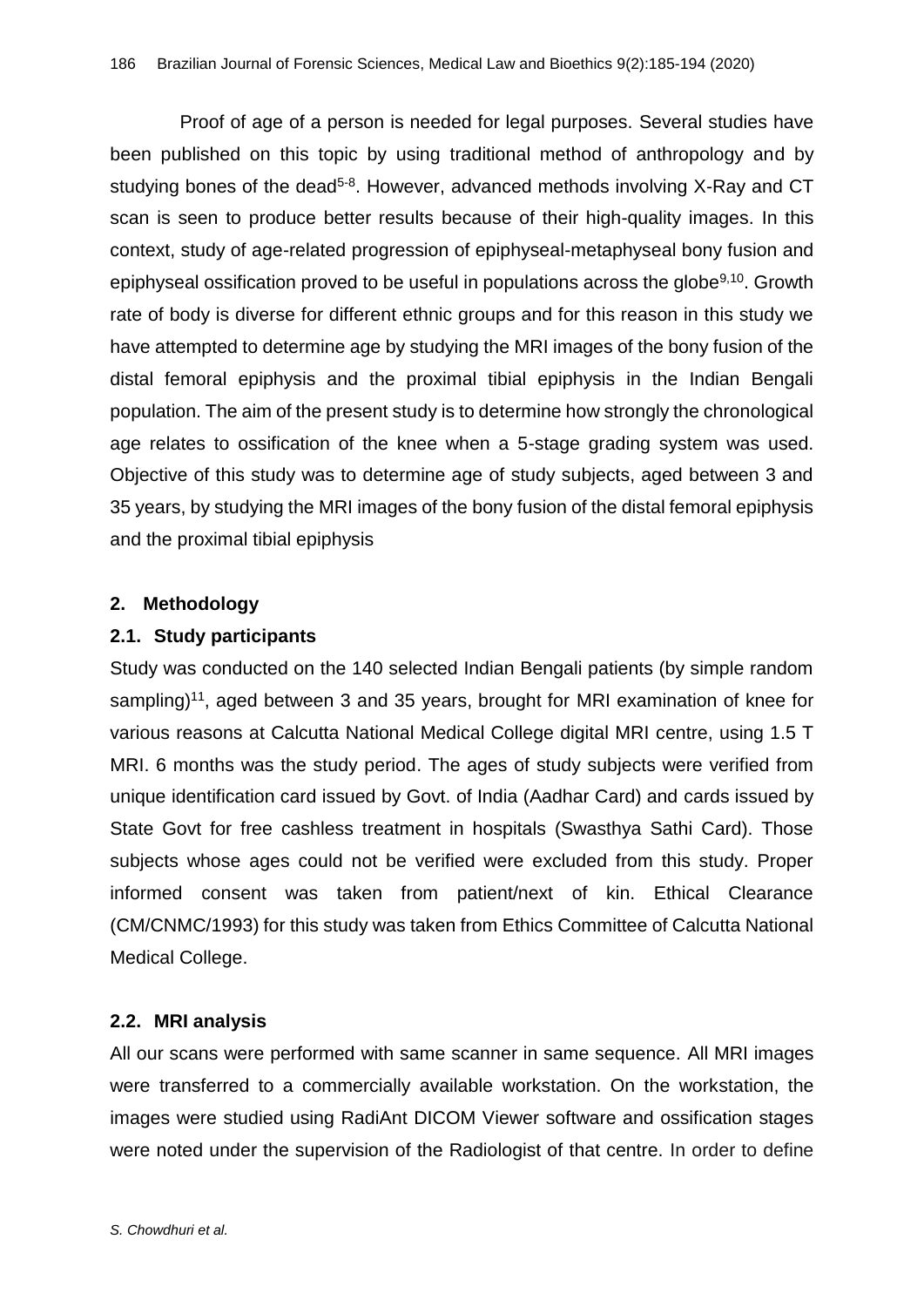the different ossification stages, the established classification of Schmeling et al.<sup>12</sup> was used.



**Figure 1.** MRI of knee showing ossification of epiphysis (Arrow pointed).

## **2.3. Parameter used in the study are:**

*(Classification of ossification stages according to Schmeling et al.*<sup>12</sup>*)*

Grade 1, Ossification centre has not yet ossified.

Grade 2, Ossification centre has ossified. Epiphyseal cartilage has not ossified.

Grade 3, Epiphyseal cartilage has partially ossified.

Grade 4, Epiphyseal cartilage has completely ossified. Epiphyseal scar is visible.

Grade 5, Epiphyseal cartilage has completely ossified. Epiphyseal scar is not visible anymore.

## **2.4. Inclusion Criteria for the study are:**

1. Subject's age between 3 and 35 years at the time the MRI was considered

2. Good quality MRI scans were taken

3. All subjects with stable hemodynamic status and normal MRI scan of knee were considered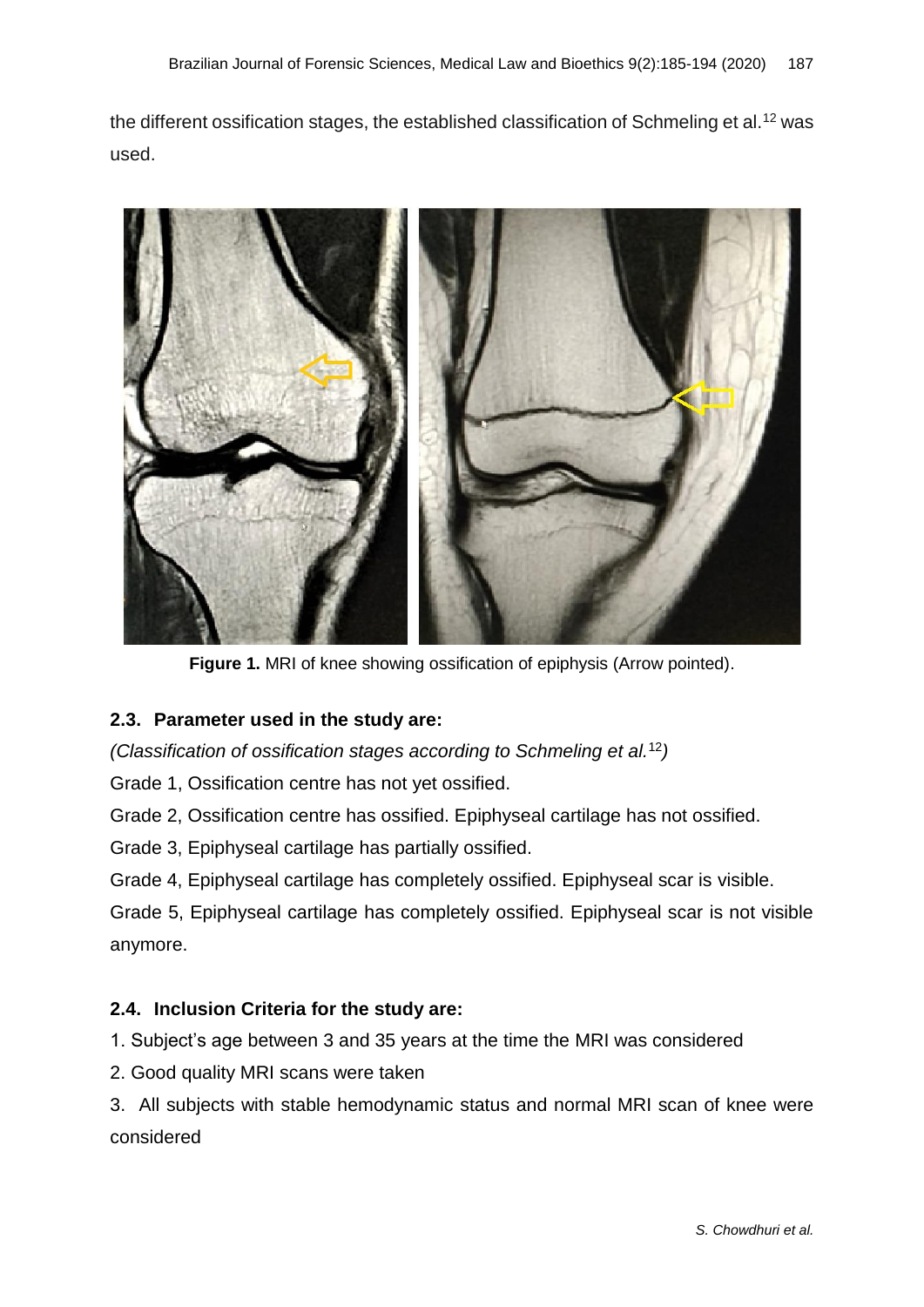#### **2.5. Exclusion criteria for the study are:**

- 1. Subjects with congenital, endocrine or other serious diseases were excluded
- 2. Overlapping or unclear MRI scans were excluded
- 3. Subjects whose ages could not be verified

The images were first evaluated by an examiner with experience in MRI diagnostics with a re-evaluation of 55 randomly chosen cases after a lapse of 1 month. A second qualified examiner with profound expertise in musculoskeletal radiology also evaluated the same group of 55 cases without knowledge of the previously determined stages. The evaluations were also performed without knowledge of the sex and age of the examined volunteers. Intra- and interobserver agreements were determined by calculating the kappa coefficients.

#### **2.6. Statistical analysis**

All data was collected, compiled and subjected to suitable statistical analysis using appropriate methods in SPSS software (v. 20). Minimum, maximum, mean and standard deviation were defined.

#### **3. Results**

Of the 140 patients, 110 were males and 30 were females. The males were in the range of 5 to 34 years (mean age 22.44 years) and the females were in the range of 3 to 34 years (mean age 20.43 years) as shown in table 1. Of the 110 males, 14 were of grade 2, 7 were of grade 3, 70 were of grade 4 and 19 were of grade 5. Among the 30 females, 5 were of grade 2, 2 was of grade 3, 15 were of grade 4 and 8 were of grade 5. On comparing stages of ossification with age (as shown in Table 2), we found that in case of males; grade 2 was achieved in between 5 to 19 years with the mean age for achieving this grade being 13.93 years. In case of females, grade 2 was achieved in between 3 to 15 years with the mean age of achieving this grade being 10.40 years. In case of males; grade 3 was achieved in between 16 to 19 years with the mean age for achieving this grade being 17.86 years. In case of females, grade 3 was achieved between 17 to 18 years with the mean age of achieving this grade being 17.50 years. In case of males; grade 4 was achieved in between 17 to 34 years with the mean age for achieving this grade being 23.54 years. In case of females, grade 4 was achieved in between 16 to 27 years with the mean age of achieving this grade being 21.07 years. In case of males; grade 5 was achieved in between 16 to 30 years with the mean age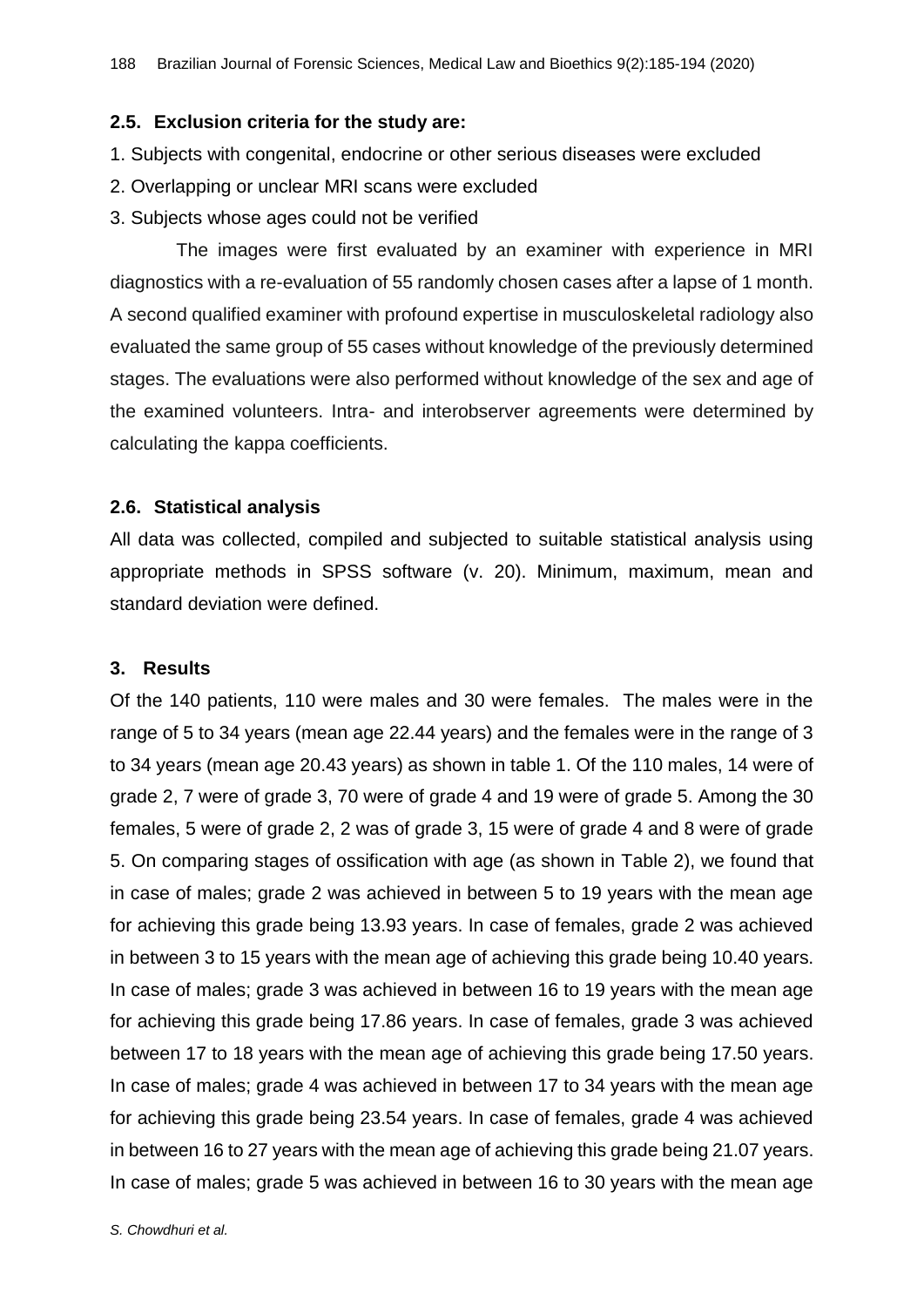for achieving this grade being 26.37 years. In case of females, grade 5 was achieved in between 21 to 34 years with the mean age of achieving this grade being 26.25 years. The correlation between age and stage of ossification was found to be significant by Chi-Square Test (p<0.05). The inter-observer variability for the assessing the stages of ossification was in the range of 0.88 to 0.99, which indicates a very high reliability.

| Table 1. Descriptive statistics. |                      |                       |                       |                 |                          |  |  |  |
|----------------------------------|----------------------|-----------------------|-----------------------|-----------------|--------------------------|--|--|--|
| <b>Sex</b>                       | Number of<br>persons | <b>Minimum</b><br>Age | <b>Maximum</b><br>Age | <b>Mean Age</b> | Std.<br><b>Deviation</b> |  |  |  |
| <b>Male</b>                      | 110                  | 5.00                  | 34.00                 | 22.4455         | 5.46338                  |  |  |  |
| <b>Female</b>                    | 30                   | 3.00                  | 34.00                 | 20.4333         | 6.88572                  |  |  |  |

| <b>Table 2.</b> Companing stages or ossinuation with age. |            |                                    |                       |                       |                 |                          |  |  |
|-----------------------------------------------------------|------------|------------------------------------|-----------------------|-----------------------|-----------------|--------------------------|--|--|
| <b>Stage</b>                                              | <b>Sex</b> | <b>Number of</b><br><b>Persons</b> | <b>Minimum</b><br>Age | <b>Maximum</b><br>Age | <b>Mean Age</b> | Std.<br><b>Deviation</b> |  |  |
| Grade 2                                                   | Male       | 14                                 | 5                     | 19                    | 13.9286         | 3.40733                  |  |  |
|                                                           | Female     | 5                                  | 3                     | 15                    | 10.4000         | 4.87852                  |  |  |
| Grade 3                                                   | Male       | 7                                  | 16                    | 19                    | 17.8571         | 1.21499                  |  |  |
|                                                           | Female     | 2                                  | 17                    | 18                    | 17.5000         | 0.70711                  |  |  |
| Grade 4                                                   | Male       | 70                                 | 17                    | 34                    | 23.5429         | 4.38603                  |  |  |
|                                                           | Female     | 15                                 | 16                    | 27                    | 21.0667         | 3.03472                  |  |  |
| Grade 5                                                   | Male       | 19                                 | 16                    | 30                    | 26.3684         | 4.36158                  |  |  |
|                                                           | Female     | 8                                  | 21                    | 34                    | 26.2500         | 5.65054                  |  |  |

#### **Table 2.** Comparing stages of ossification with age.

**Table 3.** Distribution of Stages of Ossification in Age Group.

| <b>Sex</b> |       |             | Grade (Stage of Ossification) | Total   |                |                |                |
|------------|-------|-------------|-------------------------------|---------|----------------|----------------|----------------|
|            |       |             | Grade 2                       | Grade 3 | Grade 4        | Grade 5        |                |
| Male       | Age   | 3-5 years   |                               | 0       | 0              | O              |                |
|            | Gr.   | 9-11 years  |                               | 0       | 0              | 0              |                |
|            |       | 12-14 years | 5                             | 0       | 0              | 0              | 5              |
|            |       | 15-17 years | 6                             | 3       | 3              |                | 13             |
|            |       | 18-20 years |                               | 4       | 18             |                | 24             |
|            |       | 21-23 years | $\Omega$                      | 0       | 17             | $\overline{2}$ | 19             |
|            |       | 24-26 years | 0                             | 0       | 15             | 4              | 19             |
|            |       | 27-29 years | 0                             | 0       | 8              | 3              | 11             |
|            |       | 30-32 years | 0                             | 0       | 7              | 8              | 15             |
|            |       | 33-34 years | 0                             | 0       | $\overline{2}$ | 0              | $\overline{2}$ |
|            | Total |             | 14                            |         | 70             | 19             | 110            |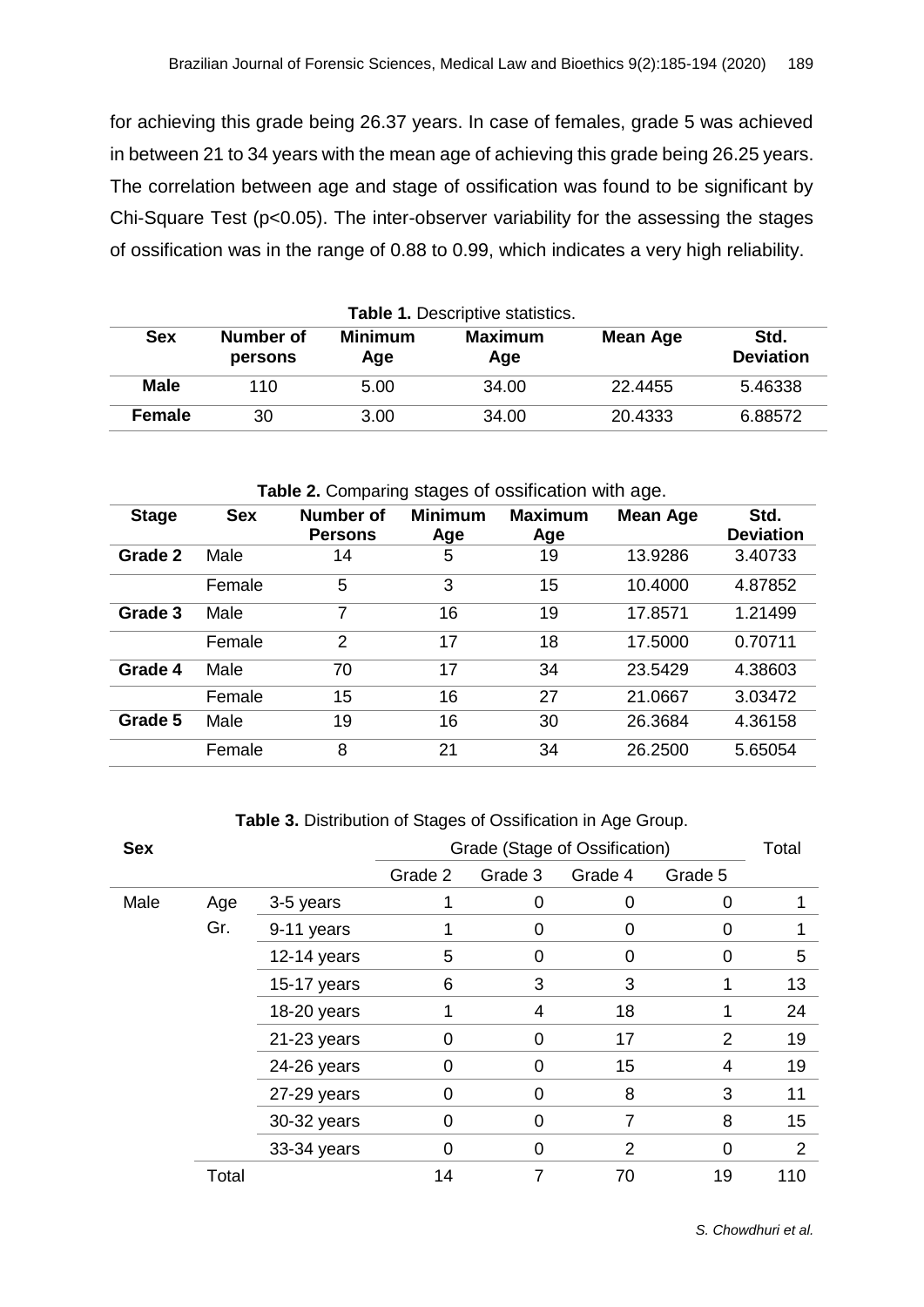| Female | Age   | 3-5 years   | 1              | $\mathbf 0$             | $\mathbf 0$      | $\mathbf 0$              | $\mathbf{1}$   |
|--------|-------|-------------|----------------|-------------------------|------------------|--------------------------|----------------|
|        | Gr.   | 6-8 years   | 1              | $\boldsymbol{0}$        | $\mathbf 0$      | $\pmb{0}$                | 1              |
|        |       | 12-14 years | $\overline{2}$ | $\pmb{0}$               | $\boldsymbol{0}$ | $\mathbf 0$              | $\overline{2}$ |
|        |       | 15-17 years | 1              | 1                       | $\overline{2}$   | $\pmb{0}$                | $\overline{4}$ |
|        |       | 18-20 years | 0              | 1                       | 5                | $\mathbf 0$              | 6              |
|        |       | 21-23 years | 0              | $\pmb{0}$               | $\overline{4}$   | 4                        | 8              |
|        |       | 24-26 years | 0              | $\mathbf 0$             | 3                | $\mathbf 0$              | 3              |
|        |       | 27-29 years | 0              | $\boldsymbol{0}$        | 1                | 1                        | $\overline{2}$ |
|        |       | 30-32 years | 0              | $\boldsymbol{0}$        | $\boldsymbol{0}$ | 1                        | $\mathbf{1}$   |
|        |       | 33-34 years | 0              | $\mathbf 0$             | $\overline{0}$   | $\overline{2}$           | $\overline{2}$ |
|        | Total |             | 5              | $\overline{2}$          | 15               | 8                        | 30             |
| Total  | Age   | 3-5 years   | $\overline{2}$ | $\boldsymbol{0}$        | $\boldsymbol{0}$ | $\pmb{0}$                | $\overline{2}$ |
|        | Gr.   | 6-8 years   | 1              | $\boldsymbol{0}$        | $\mathbf 0$      | $\pmb{0}$                | $\mathbf{1}$   |
|        |       | 9-11 years  | 1              | $\pmb{0}$               | $\pmb{0}$        | $\pmb{0}$                | $\mathbf{1}$   |
|        |       | 12-14 years | 7              | $\mathbf 0$             | $\mathbf 0$      | $\pmb{0}$                | $\overline{7}$ |
|        |       | 15-17 years | 7              | $\overline{\mathbf{4}}$ | 5                | 1                        | 17             |
|        |       | 18-20 years | 1              | 5                       | 23               | 1                        | 30             |
|        |       | 21-23 years | 0              | $\mathbf 0$             | 21               | 6                        | 27             |
|        |       | 24-26 years | 0              | $\pmb{0}$               | 18               | $\overline{\mathcal{A}}$ | 22             |
|        |       | 27-29 years | 0              | $\pmb{0}$               | $\boldsymbol{9}$ | 4                        | 13             |
|        |       | 30-32 years | 0              | $\boldsymbol{0}$        | $\overline{7}$   | $\boldsymbol{9}$         | 16             |
|        |       | 33-34 years | 0              | $\mathbf 0$             | $\overline{2}$   | $\overline{2}$           | $\overline{4}$ |
|        | Total |             | 19             | 9                       | 85               | 27                       | 140            |

## **4. Discussion**

There are many bones and epiphyses in the hand and wrist that progress in a welldefined manner over time and can be evaluated through a single radiograph. Due to the presence of three epiphyses in a small area and the ability to radiograph the region with minimal radiation exposure, the knee is another site that can yield information about three epiphyses, distal femur, proximal tibia and proximal fibula. Very few studies have evaluated MRI of the distal femoral and proximal tibial epiphyses as a method of age assessment. The skeletal maturation of the knee has already been studied anthropologically in dry bones and radiologically in living subjects. The most detailed anthropological study<sup>13</sup> was done by McKern and Stewart on American soldiers who died during the Korean War. The most exhaustive radiological study on knee was performed by Pyle and Houerr<sup>14</sup> in North American children born between 1931 and 1942. The results were published in Atlas in 1955 consisting of X-rays of male and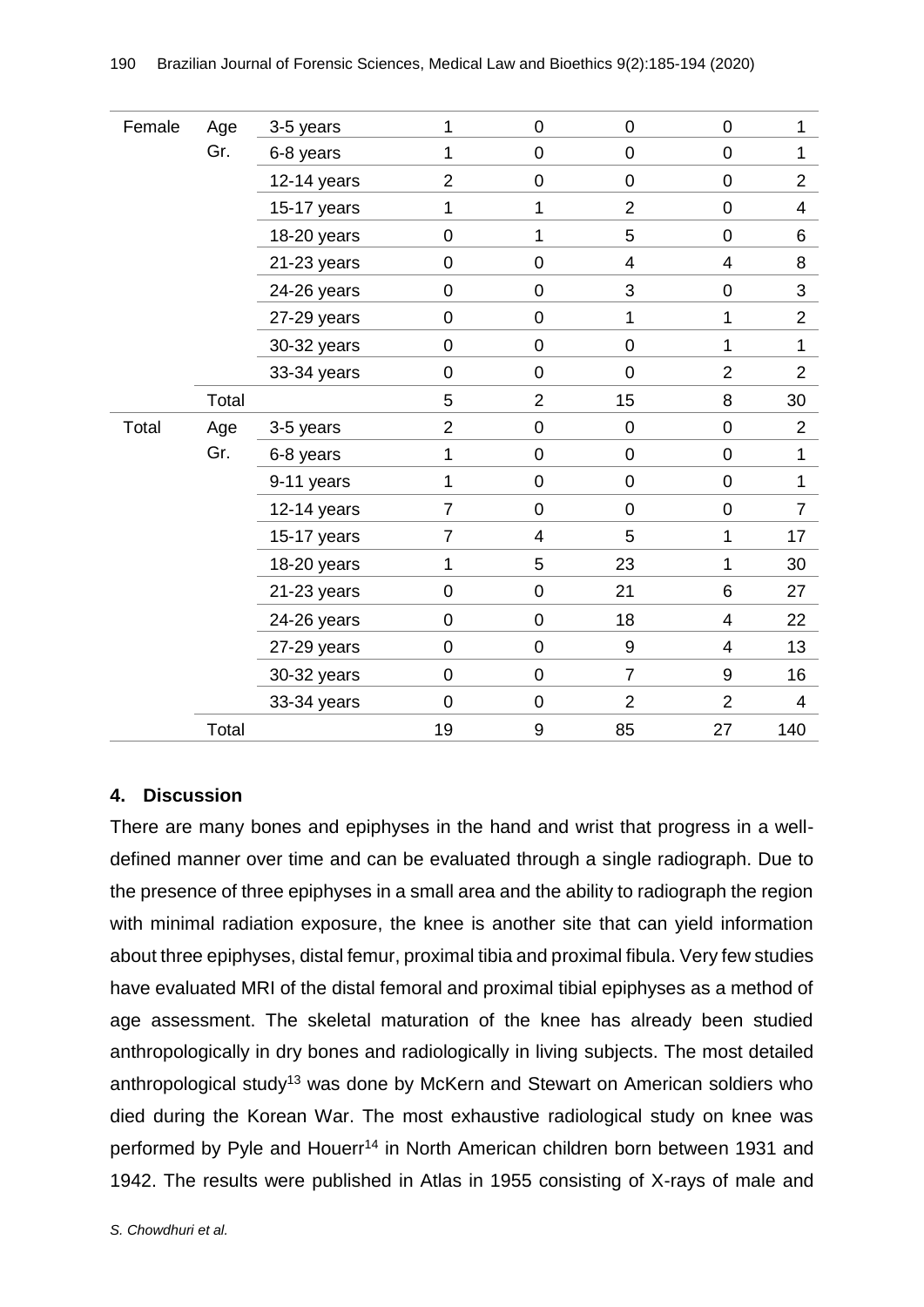female subjects including antero-posterior and lateral incidences of the knee. In this there is definite fusion of the central epiphyseal plate at 14.5 years in girls and 17 years in boys. And growth plates were replaced by lines of fusion at 15.5 years in girls and 18 years in boys. Previous radiological studies state that the distal femoral epiphyses occur between 14-18 years in females and 16-19 years in males<sup>15-17</sup>. Recent study indicated that the earliest appearance of complete fusion of distal femoral epiphyses in MRI was in 14 years in females and 16 years in males.

The ossification stages 1 did not occur in our study in neither of the sexes. The minimal age for stage 5 was 16 years in male and 21 years in females. The mean however for achieving this stage was 26.37 years in case of males and 26.25 years in case of females. These observations were similar or in agreement with those of Kramer et al.<sup>10</sup> who found the age limit for this stage in both sexes being above 24 years of age. The earliest age for appearance of grade 3 was 17 years in females and 16 years in males with mean age of 17.5 in females and 17.85 years in males. In case of grade 4, the minimum age for achievement of this stage was 17 years in males and 16 years in females with the mean age of 23.54 years in males and 21.07 years in females. The female subjects in our study displayed an earlier onset of ossification stages of distal femoral epiphyses and of the proximal tibial epiphyses over that of the male subjects. In our study, the earliest documented stage 4 of distal femoral epiphyses was below 18 years in several cases. The history of these cases was taken for skeletal related diseases but none were found. Therefore, these cases mark the earliest onset of stage 4. Female individuals displayed an earlier onset of distal femoral epiphyses and proximal tibial epiphyses compared to male individuals. These are similar to the earlier results of Dedouit et al.<sup>18</sup>, Kramer et al.<sup>19</sup>, Ekizoglu et al.<sup>20</sup> and Fan et al.<sup>21</sup> who also found similar trends in epiphyseal ossification. For ossification stage 5, the minimum age was about 21 years in males and females with mean age of 26.36 in males and 26.25 in females. Future studies concerning minima and maxima need to choose adjusted age brackets. The knee joint offers opportunity to examine three epiphyses in relatively small region of interest as was stated by Fan et al. $21$  However similar to the previous studies, we would recommend not evaluating proximal fibular epiphyses as it is only visible in a few MRI slices. The advantage of the knee joint is that it is readily accessible and not prone to movement artefacts unlike the medial epiphyses of the clavicle. The strong points in favour of this study design lie in its prospective selection of patients and the ability for us to exclude the patients having pathology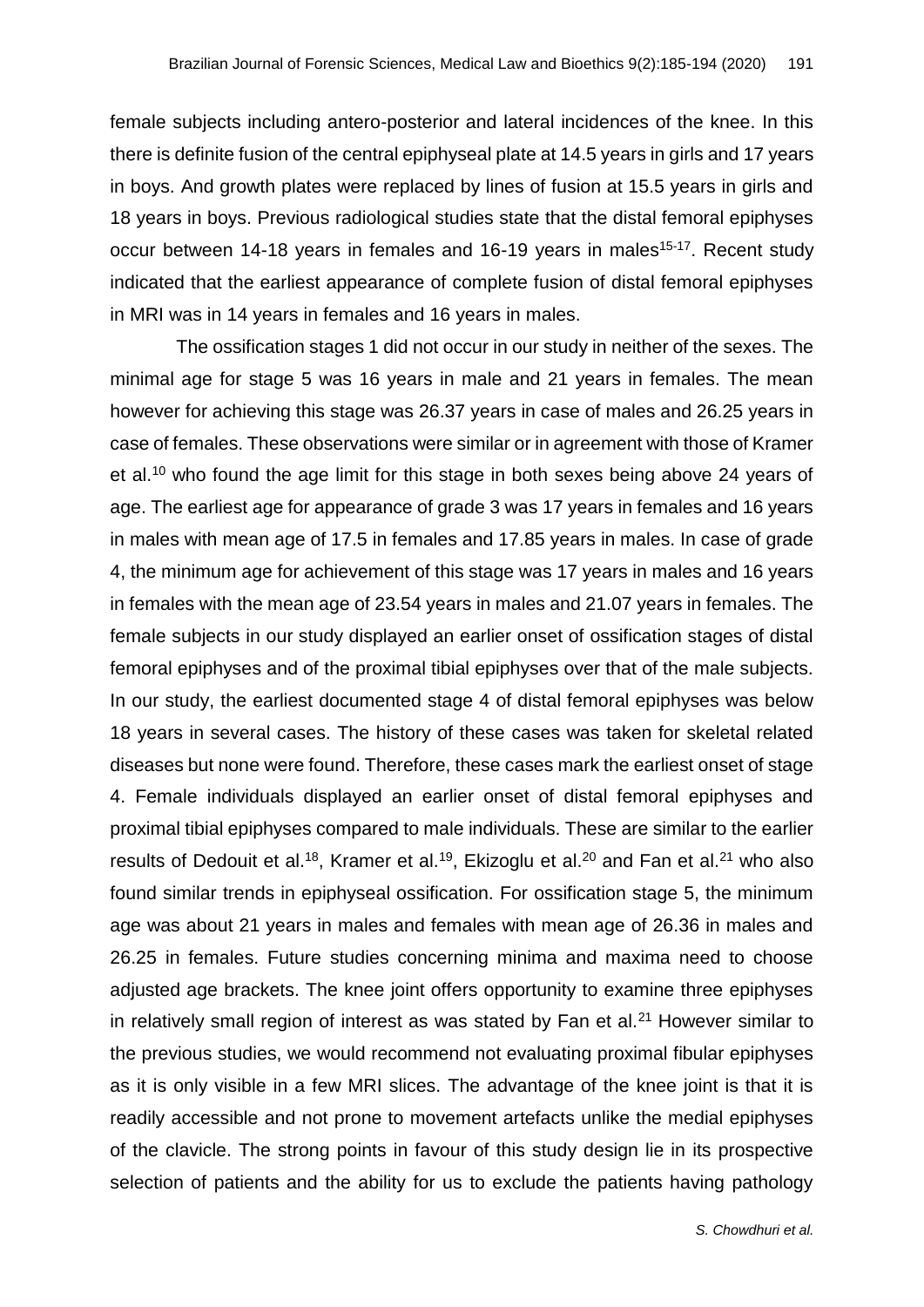which affect the concerned epiphyseal ossification. The reliability of the results of retrospective studies conducted by Dedouit et al.<sup>18</sup>, Kramer et al.<sup>19</sup>, Ekizoglu et al.<sup>20</sup>, Fan et al. $21$  and Saint-Martin et al. $22$  was limited by potential presence of negative influential factors while having the benefit of readily available images.

All our scans were performed with same scanner in same sequence. The noted studies previously done utilized at least one uniform sequence among others for all individuals. Some used different scanner and different field strength in the same population. Higher field strength yielded better signal to noise ratio and therefore may alter the acquired data by giving more detail which would mean a more precise depiction of osseous structures and bony epiphyseal-metaphyseal fusion line. The T1 sequence was chosen to provide closest to bone depiction of the trabecular bone structure of epiphyses. Due to varying approaches of differently weighted MRI sequences, a comparison of results using method similar to that of Dedouit et al.<sup>18</sup> and Kramer et al.<sup>19</sup> with our method was difficult. The classification of Schmeling et al.<sup>12</sup> is well recognised and used by specially trained examiners. Other pre- existing MRI staging systems for long bone epiphyses like that of Devorak et al.<sup>23</sup> were not chosen for our study as they include absolute measurements within the acquired images. The classification provided by Jopp et al. $24$  and consequently the results are partially comparable.

## **5. Conclusion**

We can conclude that bony fusion of distal femoral and proximal tibial epiphyses in 1.5 Tesla MRI can be used in determination of Forensic Age in conjunction with other methods. However, forensic age estimation in living individuals by MRI of knee is feasible and this modality provides data about the individual skeletal age without the use of ionizing radiation. The used classification is for practical use for trained professionals with high intra and inter observer agreement. It is also a fact that has been shown from the unreliability of determination of grade 5 in females compared to males that only 1.5 Tesla MRI is not suitable as a sole indicator of maturity in majority in either sex in compliance with criteria for forensic age estimation. It can be useful only to a certain extent in determining age 16 to 17 years of life in both sexes.

## **Conflict of interest**

All authors declared that there is no conflict of interest.

*S. Chowdhuri et al.*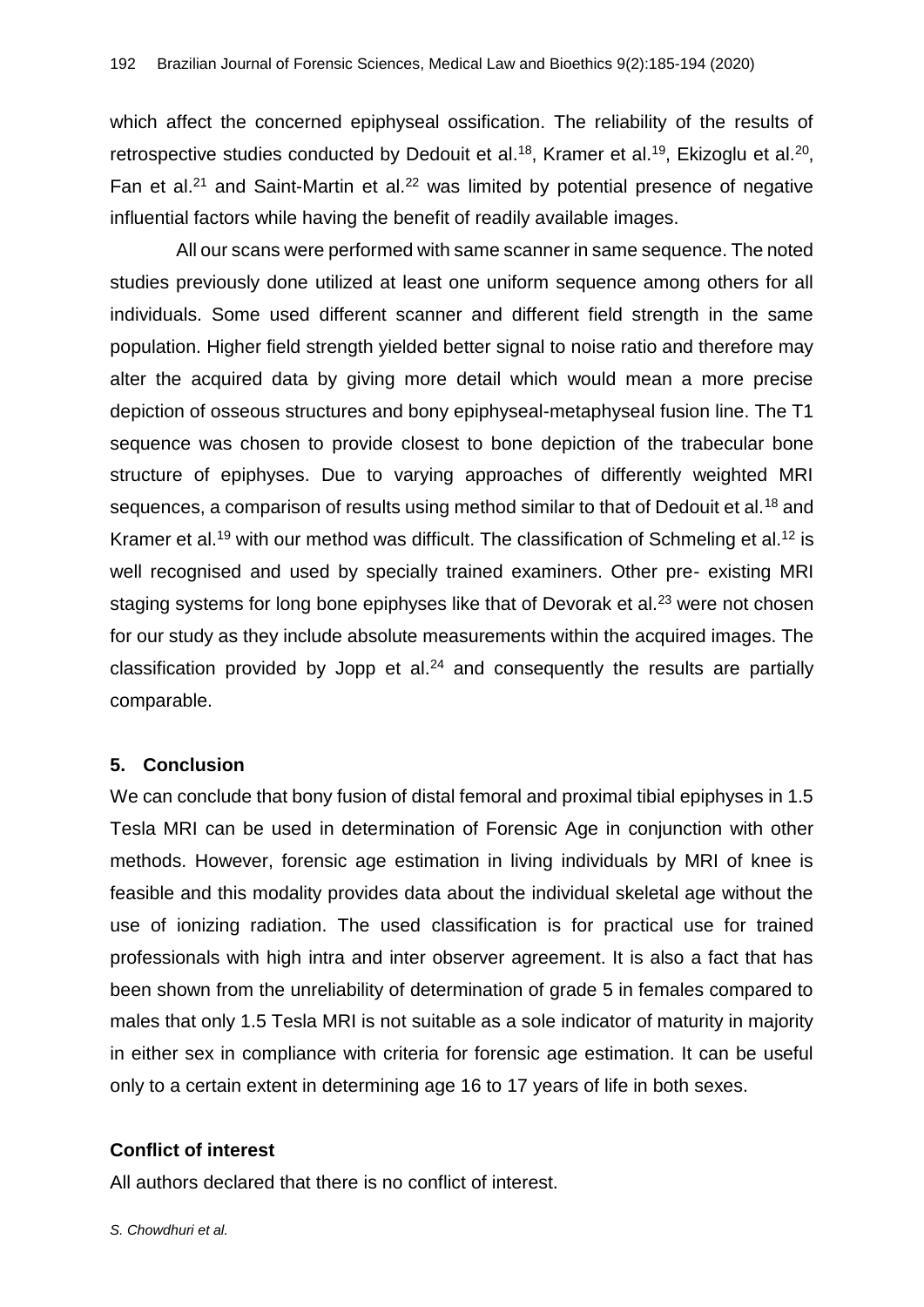## **References**

- 1. Vieira DN. Forensic medicine from old problems to New challenges. InTech, Rijeka; 2011. <https://doi.org/10.5772/661>
- 2. Black SM, Aggrawal A, Payne-James J. Age estimation in the living: the practitioner's guide. Wiley-Blackwell, Chichester; 2010. <https://doi.org/10.1002/9780470669785>
- 3. Chowdhuri S, Mukhopadhayay P. A study of the Socio-Demographic Profile of the Persons Accused Under POCSO Act 2012. IJHRMLP. 2016 July; 2 (2): 50-55.
- 4. Seth S, Srivastava S. Child Sexual Abuse: Management and Prevention, and Protection of Children from Sexual Offences (POCSO) Act. 2017, Nov, 15; 54. p. 949-953. <https://doi.org/10.1007/s13312-017-1189-9>
- 5. Schmeling A, Olze A, Reisinger W, Geserick G. Age estimation of living people undergoing criminal proceedings. Lancet. 2001; 358(9276): 89–90. [https://doi.org/10.1016/S0140-](https://doi.org/10.1016/S0140-6736(01)05379-X) [6736\(01\)05379-X](https://doi.org/10.1016/S0140-6736(01)05379-X)
- 6. Schmeling A, Grundmann C, Fuhrmann A, Kaatsch HJ, Knell B, Ramsthaler F et al. Criteria for age estimation in living individuals. Int JLegal Med. 2008; 122(6): 457–60. <https://doi.org/10.1007/s00414-008-0254-2>
- 7. Schmeling A, Kaatsch H-J, Marr\_ B, Reisinger W, Riepert T, Ritz-Timme S, et al. Study group of forensic age estimation of the German Association of Forensic Medicine. Guidelines for age estimation in living individuals in criminal proceedings, 2001, [http://rechtsmedizin.klinikum.](http://rechtsmedizin.klinikum/)uni-muenster.de/agfad/empfehlungen.htm (accessed June 21, 2009).
- 8. Chowdhuri S, Mukhaopadhay PP. Estimation of Stature from Radiological Measurement of Sternal Length with Corroboration in Living Individuals A Study in Contemporary Bengali Adults. J Indian Acad Forensic Med. Jan 2015; 34(4): 388-391. <https://doi.org/10.5958/0974-0848.2015.00101.3>
- 9. Flecker H Roentgenographic observations of the times of appearance of epiphyses and their fusion with the diaphysis. J Anat. 1933; 67:118–164.
- 10. Kramer JA, Schmidt S, Jurgens KU, Lentschig M, Schmeling A, ViethV. The use of magnetic resonance imaging to examine ossification of the proximal tibial epiphysis for forensic age estimation in living individuals. Forensic Sci Med Pathol. 2014; 10:306–313. <https://doi.org/10.1007/s12024-014-9559-2>
- 11. Stat Trek. Random Number Generator. Available at [http://stattrek.com/statistics/random](http://stattrek.com/statistics/random-number-generator.aspx)[number-generator.aspx](http://stattrek.com/statistics/random-number-generator.aspx)
- 12. Schmeling A, Schulz R, Reisinger W, Muhler M, Wernecke KD, Geserick G. Studies on the time frame for ossification of the medial clavicular epiphyseal cartilage in conventional radiography. Int J Legal Med. 2004; 118:5–8. <https://doi.org/10.1007/s00414-003-0404-5>